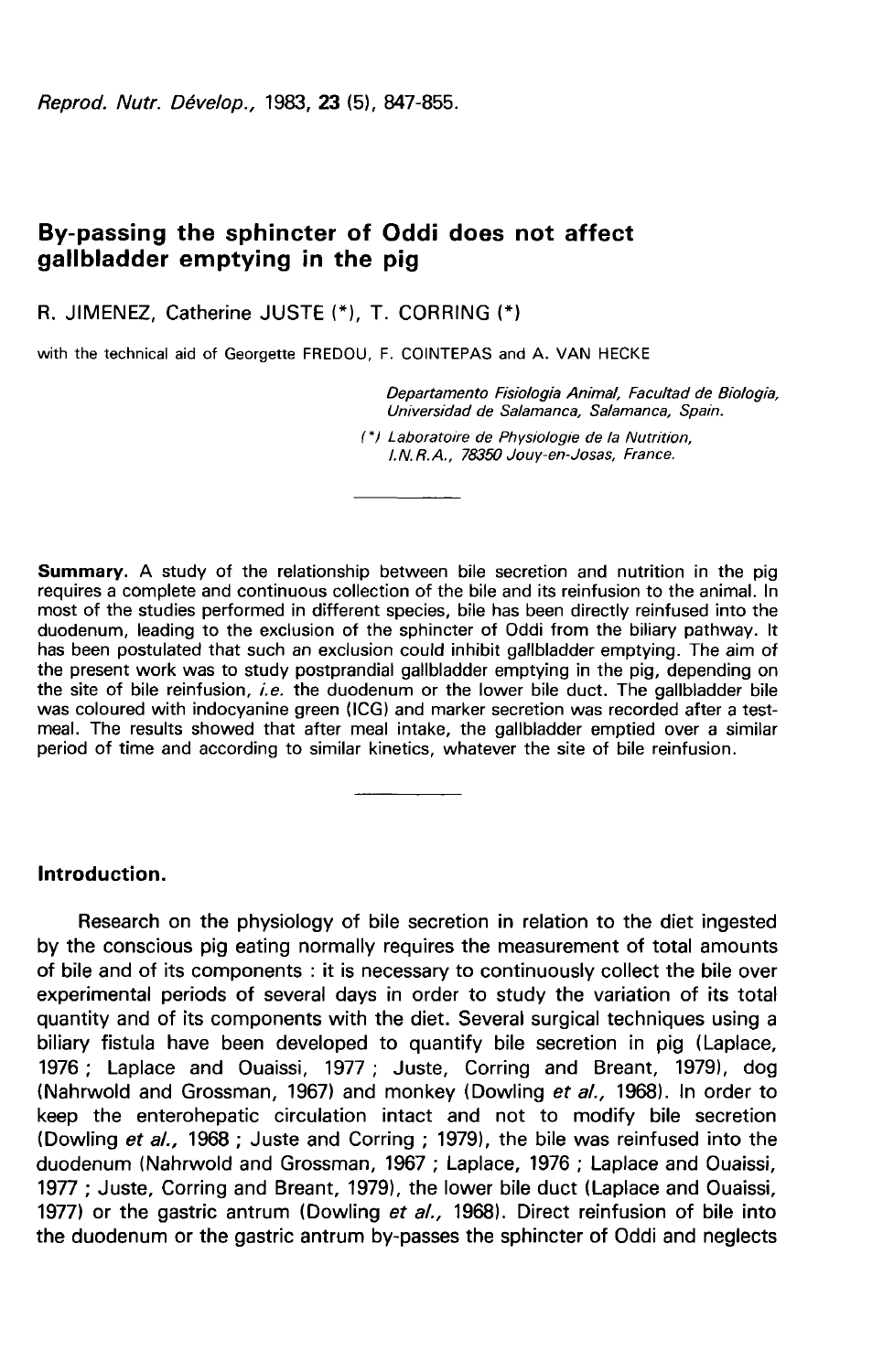the physiological function of this possible point for controlling bile flux (Watts and Dunphy, 1966) and gallbladder activity (Wyatt, 1967). According to Ashkin et al. (1978) and Laplace and Ouaissi (1977), exclusion of the sphincter of Oddi from the biliary pathway may perturb the physiology of bile secretion and even inhibit the functioning of the gallbladder (Laplace, 1976). Contrary to findings reported by Laplace and Ouaissi (1977), it was shown in a recent study in the pig (Juste, Corring and Le Coz, 1983b) that the daily bile flow was not affected by the site of bile reinfusion when bile was returned either at a constant rate or at a rate mimicking the pattern of the secretion. In contrast, daily, postprandial and interdigestive bile salt output was higher when bile was reinfused into the lower bile duct at a rate mimicking the secretion pattern of bile reinfused at that rate into the duodenum (Juste, Corring and Le Coz, 1983b). Therefore, because of its role in bile salt concentration and storage, the gallbladder might be suspected to be inert when bile is reinfused directly into the duodenum.

The present study was carried out to determine if reinfusing the collected bile into the duodenum, and thus by-passing the sphincter of Oddi in the biliary pathway, would inhibit gallbladder emptying in the pig. Comparative measurements were taken when the bile was re-introduced into the lower common bile duct, thus irrigating the sphincter of Oddi.

# Material and methods.

*Animals and diet.*  $-$  Eight castrated male pigs of the Large White breed were used. After the pigs had been adapted to the experimental diet (25 % lipids, 15.5 % protein, 31.5 % starch) for 8 days, they were divided into two groups of 4 each. The animals of group 1 (mean live weight before fistulation : 34.0  $\pm$  2.5 kg) were fitted with a catheter in the common bile duct for bile collection and with another catheter in the lower bile duct for bile reinfusion. The pigs of group 2 (mean live weight before fistulation : 37.7  $\pm$  2.0 kg) were fitted with a catheter in the common bile duct for bile collection and with a restituting catheter in the duodenum near the junction of the sphincter of Oddi. All the animals were also fitted with a catheter in the right external jugular.

The pigs were kept in metabolism-type cages throughout the experiment. During a postoperative 10-day period, the intake level was gradually restored until it reached 1 600 g of fresh matter per day distributed in 2 meals.

Biliary surgical procedure. - An extension of the method described previously was used (Juste, Corring and Breant, 1979). Under general anaesthesia and sterile conditions, the peritoneal cavity was opened and the common bile duct was identified distally to the entry of the cystic duct at about 2 cm from the duodenum. After the duct wall had been incised longitudinally for 0.5 cm, a medical silastic catheter (outer  $\varnothing = 4.88$  mm; inner  $\varnothing = 2.64$  mm) was inserted and ligated into place. For group 1 animals, a second incision of 0.2 cm was made between the first one and the sphincter of Oddi ; a silastic tube of small diameter (outer  $\varnothing = 3.18$  mm; inner  $\varnothing = 1.57$  mm) was then gently inserted downwards without reaching the sphincter muscle and was ligated into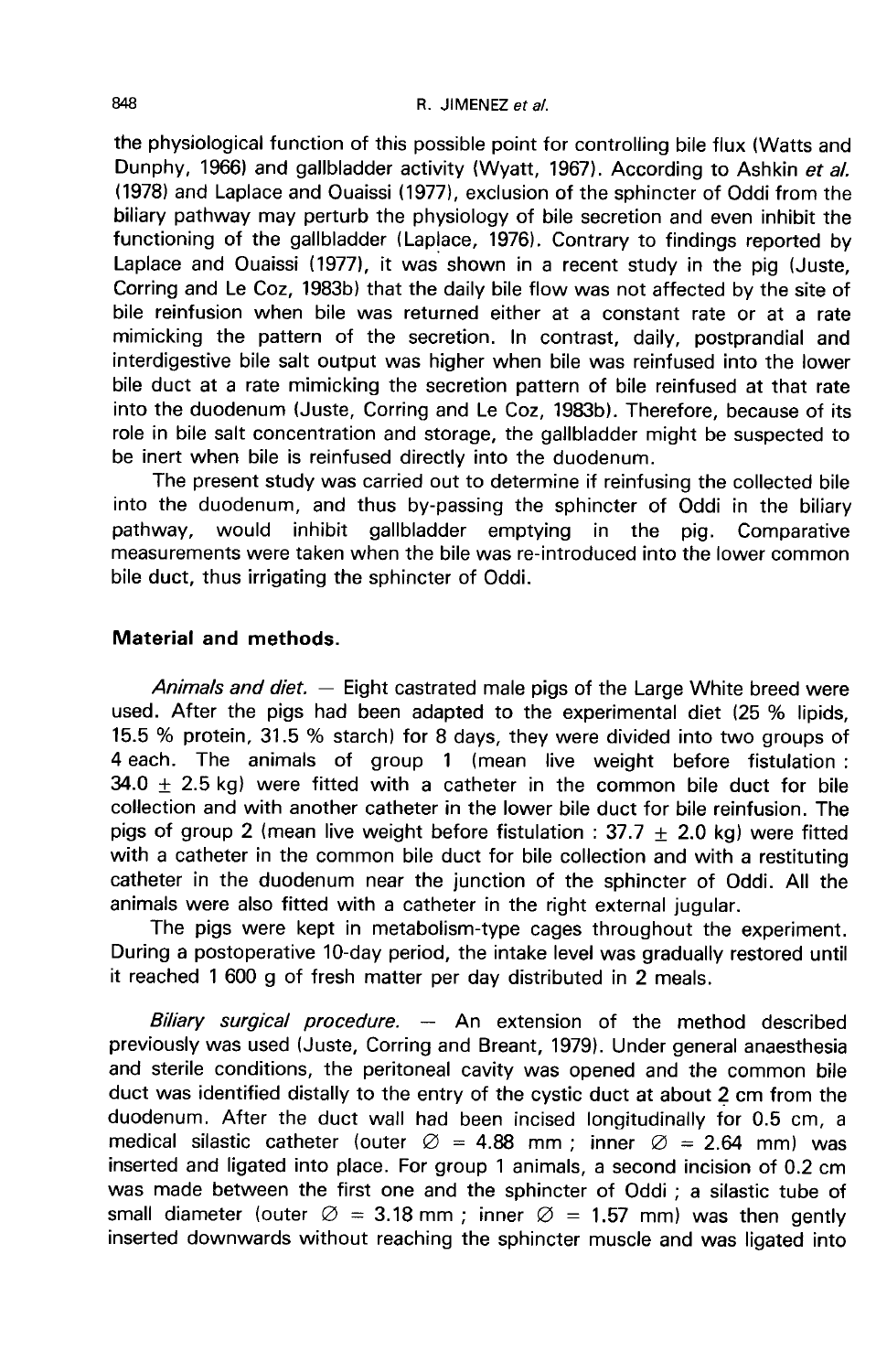place. For group 2 animals, a silastic catheter (outer  $\varnothing = 3.18$  mm ; inner  $\varnothing$  = 1.57 mm) was inserted into the proximal duodenum, opposite to the opening of the common bile duct and ligated into place. For all animals both catheters were exteriorized through separate stab wounds in the right flank and the abdomen was closed in layers after a penicillin solution (1,000,000 U) had been poured into the abdominal cavity. After surgery, antibiotics (penicillin : 1,000,000 U ; streptomycin : 1.0 g) were given daily by intramuscular injection for  $\omega$  = 1.57 mm) was inserted into the proximal duodentim, opposite to the<br>opening of the common bile duct and ligated into place. For all animals bot<br>catheters were exteriorized through separate stab wounds in the right f

The bile began to drip as soon as the biliary fistula was inserted into the bile duct and restitution was carried out immediately after surgery. The catheters for bile collection and return were connected to an apparatus which returned the bile automatically ; its functionning has been described by Juste, Corring and Le Coz (1983a1. With this apparatus the secreted bile could be re-introduced immediately and its volume recorded at the same time that about 4 % of the secreted bile was continuously withdrawn to be used as samples.

Experimental design.  $-$  In humans and in animals which have a gallbladder, the bile formed in the hepatic cells is secreted into the duodenum through the main hepatic duct. Some of the bile, called hepatic bile, is secreted directly into the intestine, while the rest passes through the cystic duct into the gallbladder. The gallbladder fills mainly during interdigestive periods (O'Brien et al., 1974) and empties after a meal has been ingested. Thus, if an exogenous bile marker, efficiently extracted by the liver and not recycled through the enterohepatic circulation, is intravenously perfused during an interdigestive period, a part of the marker will be stored in the gallbladder and the rest will be eliminated by hepatic bile. The stimulation of gallbladder emptying by feeding should then lead to the reappearance in the collected bile of the marker previously stored in the gallbladder.

Sixteen hours after the last meal, an intravenous injection of CCK-PZ (75 IU) was given to stimulate gallbladder emptying. Thirty minutes later, we began intravenously perfusing through the catheter in the jugular vein a solution of 360 ml of 5 % glucose containing 50 mg of indocyanine green (ICG) (\*) to mark the bile (Duane and Hanson, 1978). Preliminary assays led us to use 50 mg of ICG in order to recover measurable amounts of the marker in the postprandial bile secretion. Perfusion at a rate of 2 ml/min lasted exactly 3 hrs. ICG, which soon appeared in the collected bile, was measured until its complete disappearance. The pig then received the experimental meal and the measurement of bile ICG was continued over a 4-hr postprandial period.

A total of 11 trials were carried out on the animals of group 1 (bile restitution into the lower common bile duct), while 9 were done on the animals of group 2 (bile restitution into the duodenum). There was an interval of at least 48 hrs between the trials on each animal. We also carried out a control trial (perfusion of the glucose alone) on each animal. Finally, in 2 trials on two animals each in

<sup>(\*)</sup> SERVA. Feinbiochemica, Heidelberg (West Germany).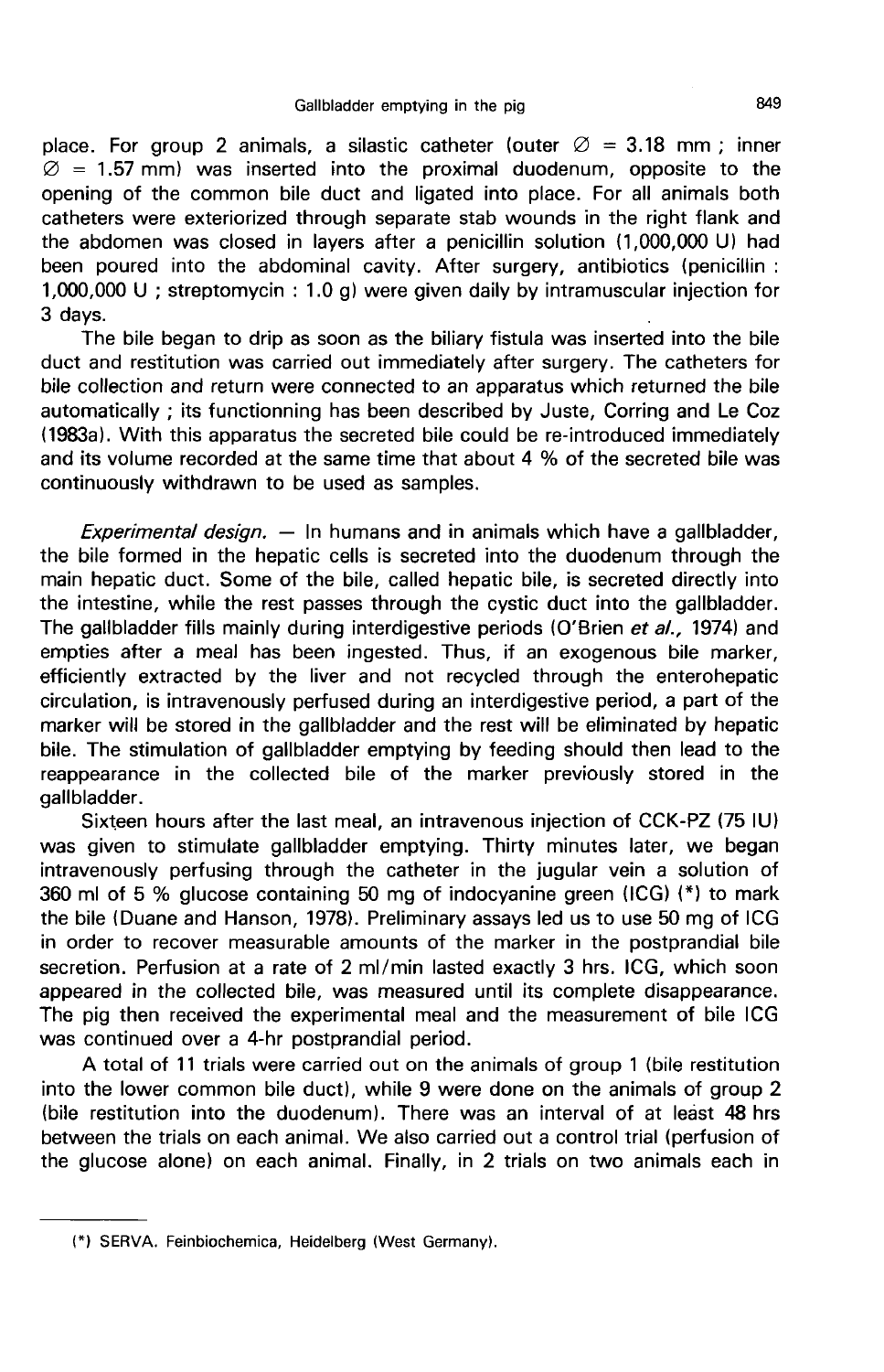groups 1 and 2, we continued to study bile secretion after the gallbladder had been removed.

*Measurements of ICG in bile.*  $-$  Bile samples were collected every hour from the beginning of perfusion until the experimental meal, and every 10 min afterwards.

The volume of secreted bile was measured directly by the apparatus. Bile ICG was spectrophotometrically measured at 805 nm, using ICG-free bile taken from the same animal before perfusion as a blank. Optical densities were then converted into concentrations, using a standard curve plotted from known ICG concentrations in porcine bile. This curve was linear within the range of the ICG concentrations observed.

In order to study an eventual effect of ICG upon bile secretion, total bile acids were determined (Talalay, 1960) in bile collected over a 12-hrs period after initiation of ICG perfusion.

### Results.

All results are reported as the mean  $\pm$  SEM. The statistical difference between two means was accepted as  $P < 0.05$ .

ICG excretion in bile was studied until the marker had been completely eliminated in the secretion. Throughout the experimental period the results (table 1) showed similar recovery percentages (85.7 and 89.4 %, non-significant difference), whatever site was used to return the bile to the animal. When the quantities of ICG recovered during the periods before and after the experimental meal were expressed in relation to the total amount of the marker recovered, we found that an average of 99 % was excreted in bile before the meal. The site of bile restitution did not affect the amount of ICG recovered during either of the two periods.

Elimination of ICG before the experimental meal. ― Marker excretion in bile during the preprandial period, required  $9.43 \pm 0.23$  hrs in group 1 pigs (common bile duct restitution) and 10.14  $\pm$  0.21 hrs in group 2 animals (duodenal restitution).

|                                                                             | Common bile duct<br>restitution<br>(group 1) | Duodenal<br>restitution<br>(group 2) |
|-----------------------------------------------------------------------------|----------------------------------------------|--------------------------------------|
|                                                                             | $47663 + 367$ (1)                            | NS 48 528 $+$ 186                    |
| Total amount recovered $(\mu g) : A$                                        | $40\,900 + 1\,155$                           | NS 43 360 + 476                      |
| % Total recovered $\ldots \ldots \ldots \ldots \ldots \ldots \ldots \ldots$ | $85.71 + 1.87$                               | $89.35 + 0.88$                       |
| Total preprandial amount recovered $(\mu q) : B \ldots$ .                   | $40578 + 1199$                               | NS 42 826 + 492                      |
|                                                                             | $99.19 + 0.36$                               | $98.76 + 0.30$                       |
| Total postprandial amount recovered $( \mu q ) : C \ldots$ .                | $321 + 140$                                  | $NS$ 534 + 131                       |
|                                                                             | $1.13 + 0.35$                                | $1.24 + 0.30$                        |

**TABLE 1** Bile ICG recovery after the initiation of perfusion.

 $(1)$  Mean  $\pm$  SEM.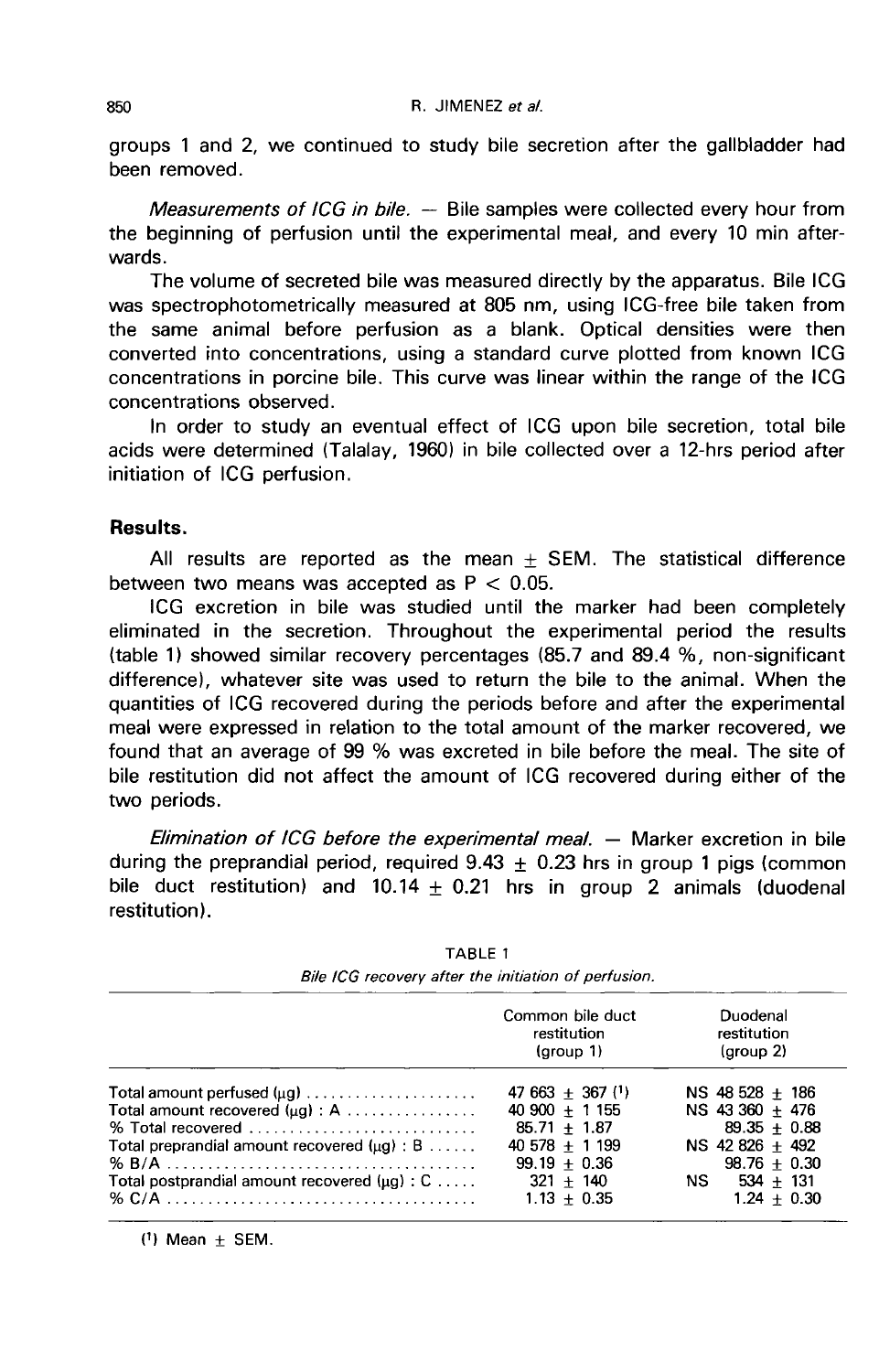When the quantities of biliary ICG, expressed as a percentage of the total amount of marker preprandially recovered, were plotted against time, the kinetics of ICG elimination were found to be very similar for both sites of bile restitution (fig. 1 ). Secondly, maximal excretion of the marker was observed between the 2nd and 3rd hours after perfusion began. 70 % of the total preprandial ICG recovered was eliminated during perfusion in all the animals.



FIG. 1. - Preprandial ICG output expressed in relation to the time after perfusion began and in  $-\triangle$  : restitution of bile percentage of the total amount of preprandial marker recovered.  $\triangle$ into the duodenum :  $\bullet \rightarrow \bullet$  : restitution of bile into the lower common bile duct.

Elimination of ICG after the experimental meal.  $-$  The first result concerns the appearance of the marker in the collected postprandial bile of all the animals. No trace of ICG was detected during this postprandial period in pigs without a gallbladder.

ICG began to appear during the first 10 min after the pigs had begun ingesting the meal ; the marker was eliminated in 80  $\pm$  8 min when the bile was re-introduced before the sphincter of Oddi and in 117  $\pm$  20 min when it was reintroduced directly into the duodenum (non-significant difference).

When the fraction of non-eliminated ICG (ICG remaining in the gallbladder), expressed as a percentage of the total amount of marker postprandially recovered, was plotted against time, it was found that marker elimination in response to the experimental meal did not depend on the site of bile restitution (fig. 2). Moreover, these curves were log-linear during at least the first 50 to 60 postprandial minutes.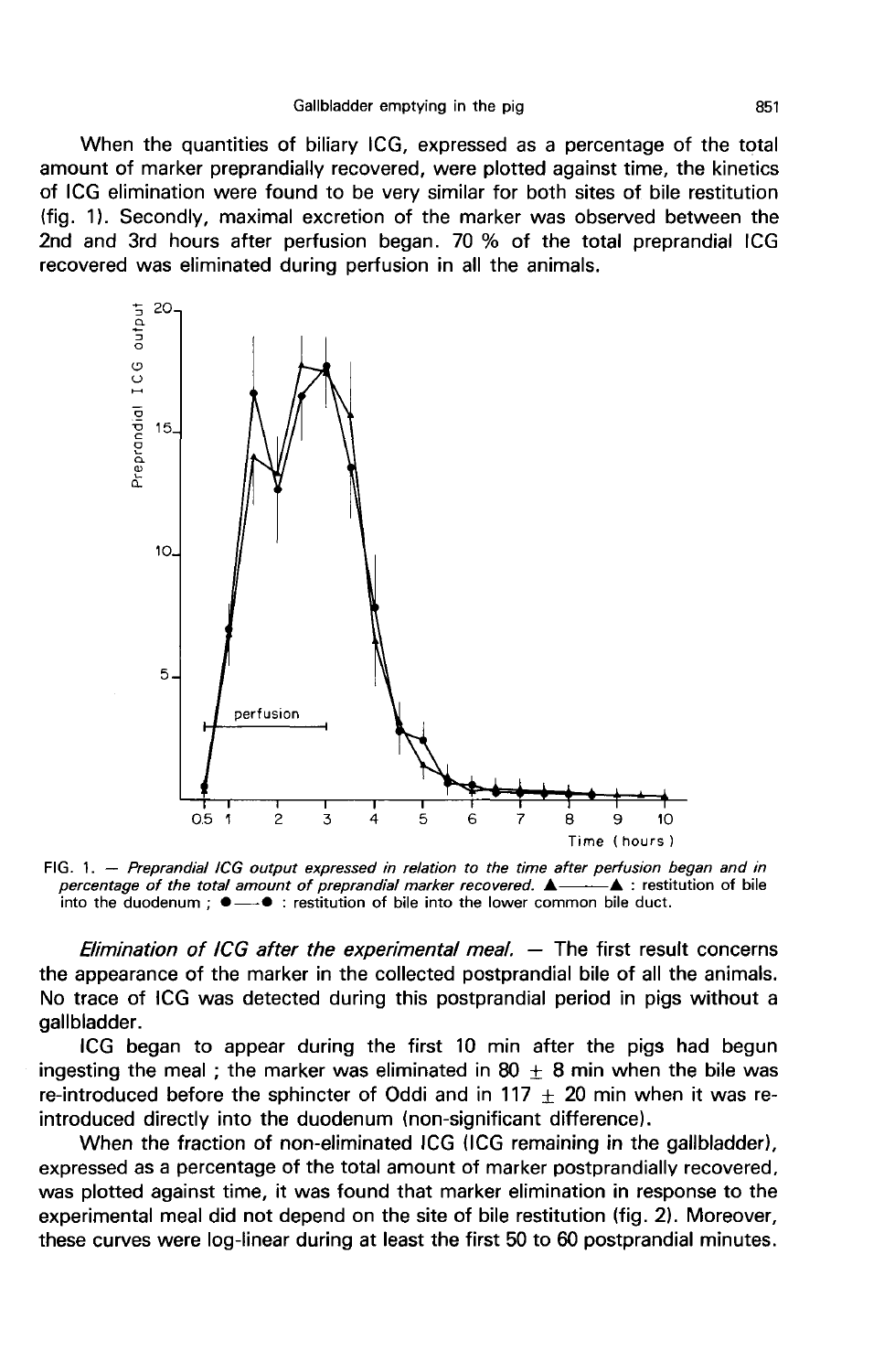

FIG. 2. - Fraction of non-eliminated ICG after meal consumption, expressed in percentage of the amount of the marker recovered postprandially in relation to time.  $\triangle$  $-\blacktriangle$  : restitution of bile into the duodenum:  $\bullet$  —  $-\bullet$  : restitution of bile into the lower common bile duct.

The flow of ICG secretion seemed maximal in both groups of pigs at the same time after the meal had begun (group  $1: 31.00 \pm 3.80$  min; group 2: 29.17  $\pm$  1.67 min). This flow was 5.54  $\pm$  2.17  $\mu$ g/min when the bile was reintroduced into the lower common bile duct and  $14.67 + 5.14$  ug/min when it was returned directly into the duodenum (non-significant difference).

*Effect of ICG on bile secretion.*  $-$  Whatever the site of bile restitution, ICG infusion did not affect the volume of bile secreted over a 12-hr period after perfusion began (table 2). However, the quantity of bile acids secreted over the same period tended to decrease in both groups of pigs. These results should be accepted with caution due to the small number of control trials (glucose serum only perfused).

|                                                   |                                  | Volume (ml)                 | Bile acids (mM)  |
|---------------------------------------------------|----------------------------------|-----------------------------|------------------|
| Bile duct restitution<br>$ICG$ (2)                | Control (1)  1 214 $\pm$ 110 (4) | NS.                         | $76.53 \pm 11.5$ |
|                                                   | $1288 + 105$                     | <b>NS</b><br>$71.90 + 6.14$ |                  |
| Control $(1)$<br>Duodenal restitution<br>$ICG(3)$ |                                  | 1 1 82 $\pm$ 62             | $83.80 + 23.15$  |
|                                                   | NS.<br>$982 + 92$                | <b>NS</b><br>$51.99 + 7.8$  |                  |

TABLE<sub>2</sub> Volume of bile and total bile acids secreted over a 12-hr period after the initiation of perfusion.

(1) Glucose serum perfusion : 4 trials ; (2) ICG perfusion : 11 trials ; (3) ICG perfusion : 9 trials ;  $(4)$  Mean  $\pm$  SEM.

#### Discussion.

We used indocyanine green (1CG) to mark the gallbladder contents. This dye, an excellent marker for studying hepatic function, has been used in many physico-chemical and physiological studies (Wheeler, Cranston and Meltzer, 1958 : Cherrick et al., 1960 ; Gathje, Steuer and Nicholes, 1970 ; Duane and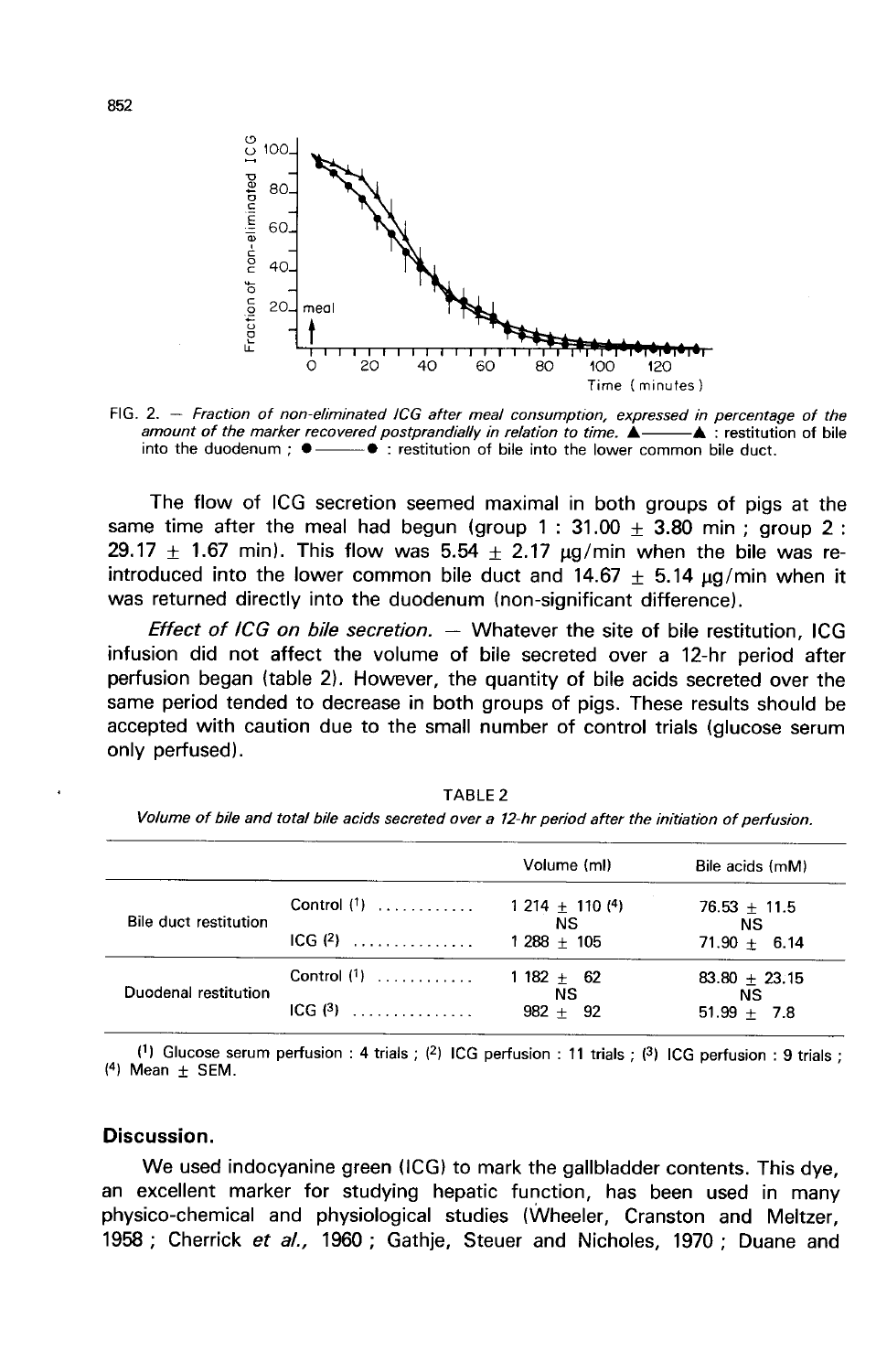Hanson, 1978) which show that the marker is not recycled through the enterohepatic circulation and is almost exclusively extracted by the liver.

ICG has an anticholeretic effect in the rat, rabbit and dog (Klaassen and Plaa, 1969). In the rat (Horak, Grabner and Paumgartner, 1973) this effect appears at marker doses of 3  $\mu$ mol/100 g of live weight, exceeding the capacity of hepatic secretion to transport it. In the study reported, bile secretion of the pig was not depressed by ICG perfusion, when an ICG dose of 0.2  $\mu$ mol/100 g of live weight ICG has an anticholeretic effect in the rat, rabbit and dog (Klaassen and Plaa, 1969). In the rat (Horak, Grabner and Paumgartner, 1973) this effect appears at marker doses of 3  $\mu$ mol/100 g of live weight, exceeding the

The percentage of ICG recovered at the end of the trial did not significantly differ with the bile restitution site, and the values obtained (85.7 % when bile was re-introduced before the sphincter of Oddi and 89.4 % when it was introduced into the duodenum) were similar to those found in dog (Ketterer, Wiegand and Rapaport, 1960) and in humans (Cherrick et al., 1960) after marker injection. However, these values are slightly less than the 95 % recoveries obtained 6 hrs after ICG injection in the rat, and the 91.1 and 99.4 % recoveries found 8 hrs after maker injection in the dog (Hunton, Bollman and Hoffman, 1960). In the above mentioned works as in the present study, it is probable that the method of bile ICG measurement was not sensitive enough to detect very small amounts of the marker.

Most of the perfused ICG (99 %) was excreted before the meal was ingested over a similar length of time and according to similar kinetics, whatever the site of bile restitution. Maximal ICG concentration in the bile was observed between the 2nd and 3rd hours after perfusion began. The maximal peak of ICG concentration was obtained 120 min after its injection in humans (Cherrick et al., 1960), 60 to 90 min (Hunton, Bollman and Hoffman, 1960) and 2 to 3 hrs. (Ketterer, Wiegand and Rapaport, 1960) after its injection in the dog.

Ingestion of a meal resulted in a bile secretion containing fair amounts of ICG. The absence of the marker in the postprandial bile of the same pigs after cholecystectomy, confirmed that the marker bile in response to meal in the intact animals, did originate in the gallbladder. This result emphasizes that in our experimental conditions, by-passing the sphincter of Oddi in the biliary pathway did not inhibit the emptying of the gallbladder. This finding agrees well with data showing that sphincteroplasty in dogs did not affect the gallbladder motor response to stimulation by cholecystokinin (Cohn et al., 1979). On the contrary, Laplace (1976) and Laplace and Ouaissi (1977) assumed that exclusion of the sphincter of Oddi from the biliary pathway led to inhibition of gallbladder emptying. However their assumption was based on indirect measurement such as periprandial observations of bile flow in pigs whose sphincter of Oddi was bypassed or irrigated.

The present study on the pig did not permit us to determine the role of the sphincter of Oddi in the physiology of bile secretion, a role judged to be essential in humans (Ashkin et  $al.,$  1978) ; neither were we able to describe the normal functioning of the gallbladder, whatever the site used to return the bile to the animal. The kinetics of postprandial excretion of bile ICG, which are remarkably similar whether the bile is re-introduced before the sphincter of Oddi or directly into the duodenum, nevertheless resemble those described in humans (Duane and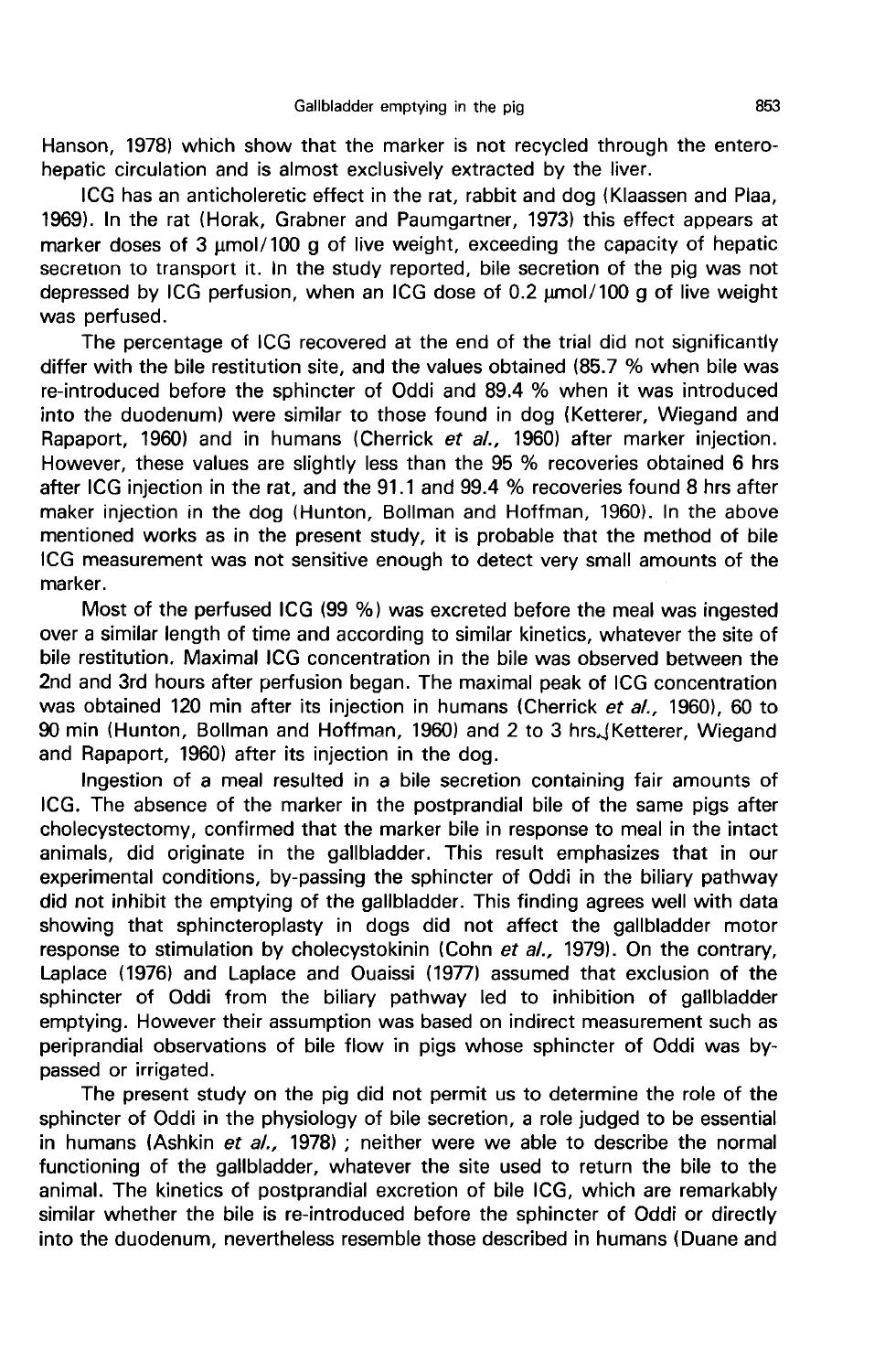#### R JIMENEZ et al.

Hanson, 1978) in a study which included no fistulation of the biliary system. In the pig, we found the typical profile of log-linear bile secretion described in humans during a postprandial period of 40 to 50 min.

# Conclusion.

We conclude that gallbladder emptying is not inhibited when the sphincter of Oddi is not irrigated by bile secretion. Among other things, this may be due to an effect of the CCK-PZ released by the presence of the products of protein and lipid digestion (Malagelada et al., 1973) or to changes of gastroduodenal motility (Peeters, Vantrappen and Janssens, 1980 ; Itoh and Takahashi, 1981) or to an association of these two phenomena.

> Reçu en novembre 1982. Accept6 en avril 1983.

#### Résumé. Evacuation de la vésicule biliaire après dérivation du sphincter d'Oddi du trajet biliaire chez le porc fistulé.

L'étude de la sécrétion biliaire en relation avec l'alimentation nécessite la collecte intégrale et continue de la bile ainsi que sa restitution à l'animal. Dans la plupart des travaux réalisés chez différentes espèces, la bile a été réinfusée directement dans le duodénum, ce qui conduit à l'exclusion du sphincter d'Oddi du trajet biliaire. L'hypothèse d'une inhibition de l'évacuation de la vésicule biliaire dans ce cas de restitution a été avancée. Le but du présent travail est d'étudier l'évacuation de la vésicule biliaire chez le porc, en relation avec le site de réinfusion de la bile : duodénum ou bas-cholédoque. Les cinétiques d'évacuation de bile vésiculaire, préalablement colorée avec du vert d'indocyanine (ICG) sont enregistrées sur porcs fistulés en réponse à un repas test. Les résultats montrent que, quel que soit le site de réintroduction de la bile, la consommation du repas provoque une évacuation vésiculaire sur une période de temps et selon une cinétique identique.

#### References

- ASHKIN J. R., LYON D. T., SHULL S. D., WAGNER C. I., SOLOWAY R. D., 1978. Factors affecting delivery of bile to the duodenum in man. Gastroenterology, 74, 560-565.
- CHERRICK G. R., STEIN S. W., LEEVY C. M., DAVIDSON C. S., 1960. Indocyanine green : observations on its physical properties, plasma decay, and hepatic extraction. J. clin. Invest., 39, 592-600.
- COHN M. S., SCHWARTZ S. L, FALOON W. W., ADAMS J. T., 1979. Effect of sphincteroplasty on gallbladder function and bile composition. Ann. Surg., 189, 317-321.
- DOWLING R. H., MACK E., PICOTT J., BERGER J., SMALL D. M., 1968. Experimental model for the study of the enterohepatic circulation of bile in rhesus monkeys. J. Lab. clin. Med., 72, 169-176.
- DUANE W. C., HANSON K. C., 1978. Role of gallbladder emptying and small bowel transit in regulation of bile acid pool size in man. J. Lab. clin. Med., 92, 858-872.
- GATHJE J., STEUER R. R., NICHOLES K. R. K., 1970. Stability studies on indocyanine green dye. J. appl. Physiol., 29, 181-185.
- HORAK W., GRABNER G., PAUMGARTNER G., 1973. Inhibition of bile salt-independent bile formation by indocyanine green. Gastroenterology, 64, 1005-1012.
- HUNTON D. B., BOLLMAN J. L., HOFFMAN H. N., 1960. Studies of hepatic function with indocyanine green. Gastroenterology, 39, 713-724.